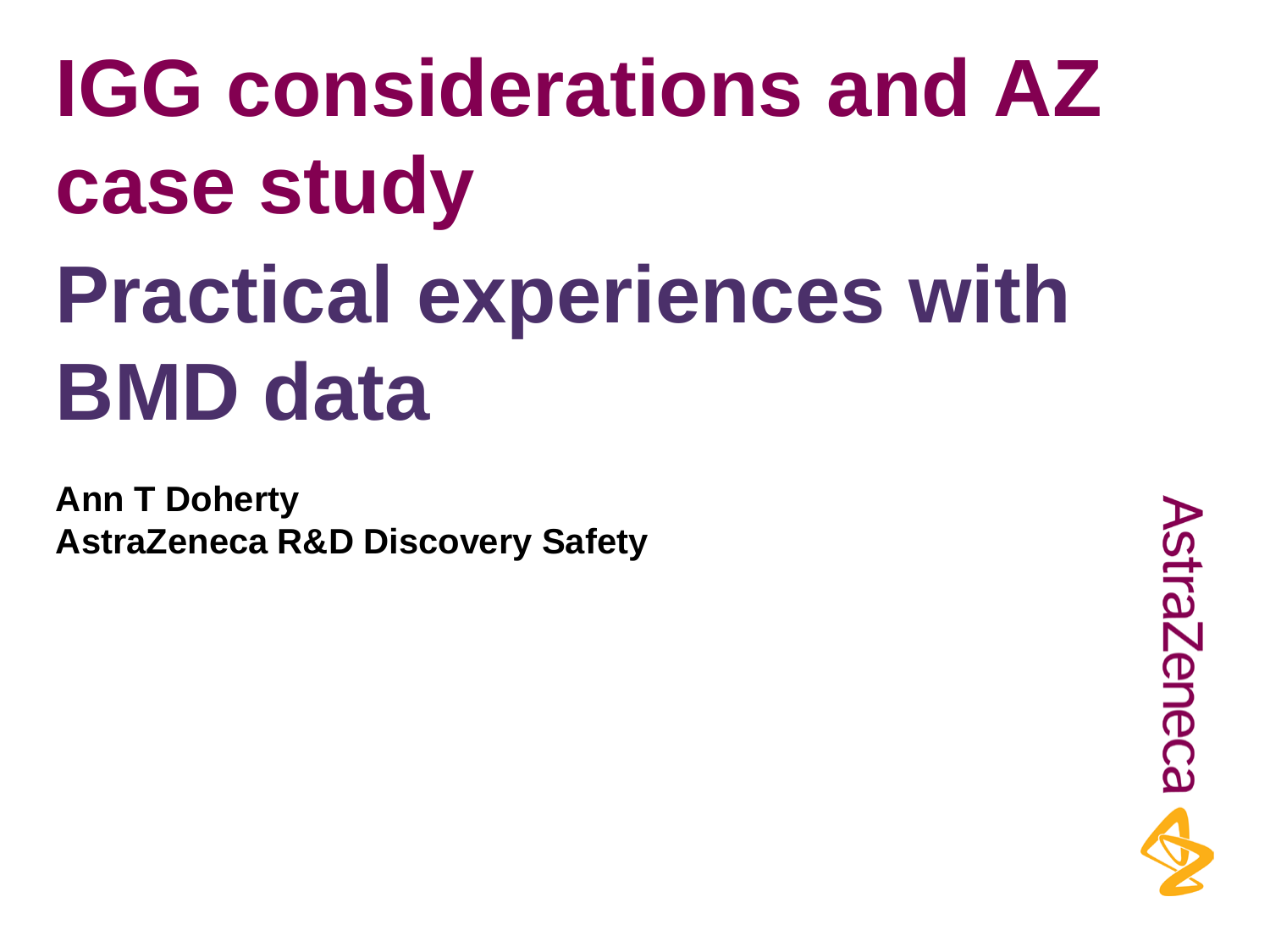## **Industrial experience with BMD PoD**

**Pharma limited examples And a few concerns** 

**Unilever Quercetin**

**Syngeneta**

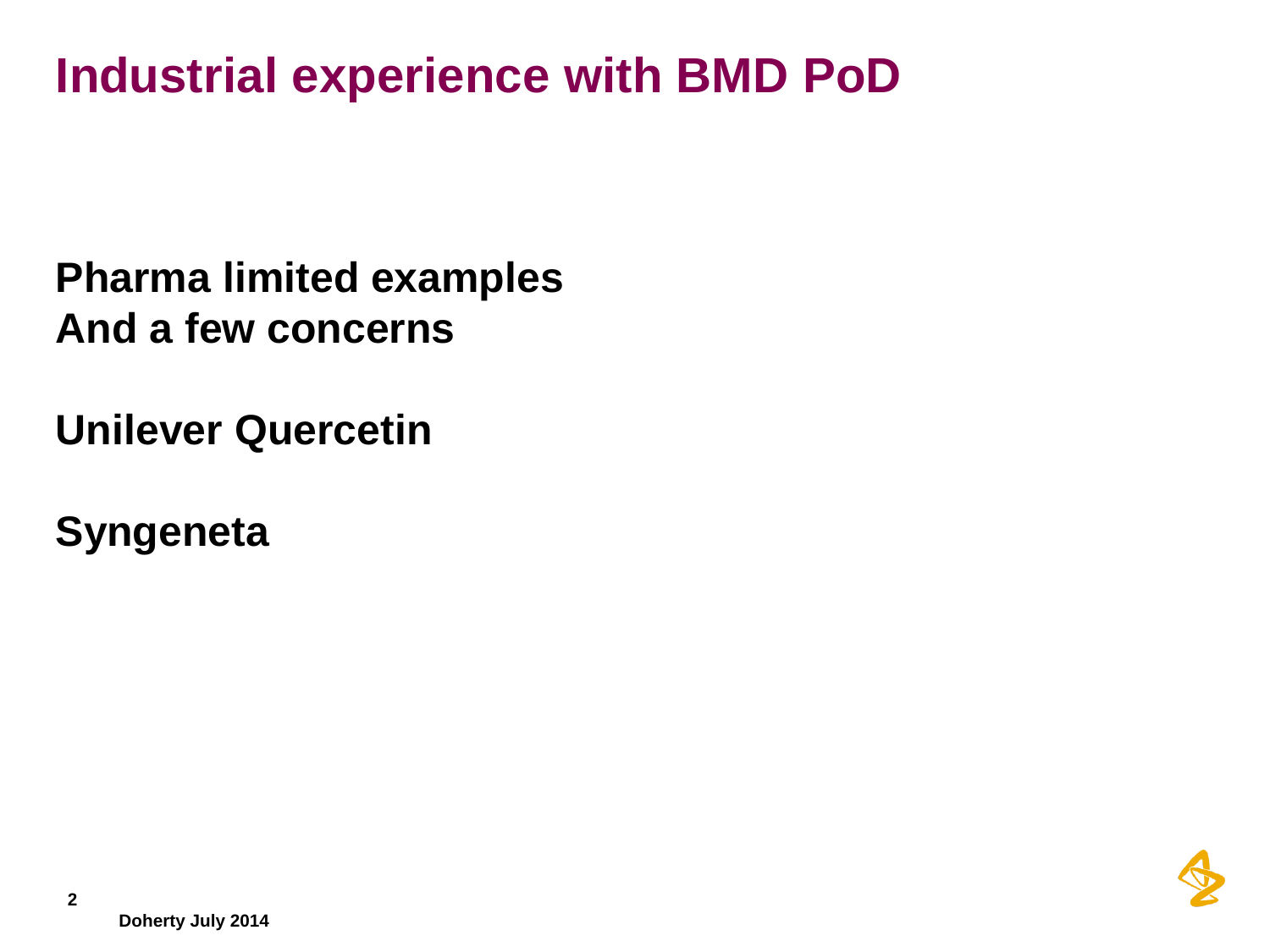## **IGG meetings Since 2011**

**In vitro extrapolation focus**

**Pathways approaches, in theory**

**Workshops and case studies Lead by Unilever eg Quercetin**

**AZ aneugen series compounds in vitro and in vivo data**

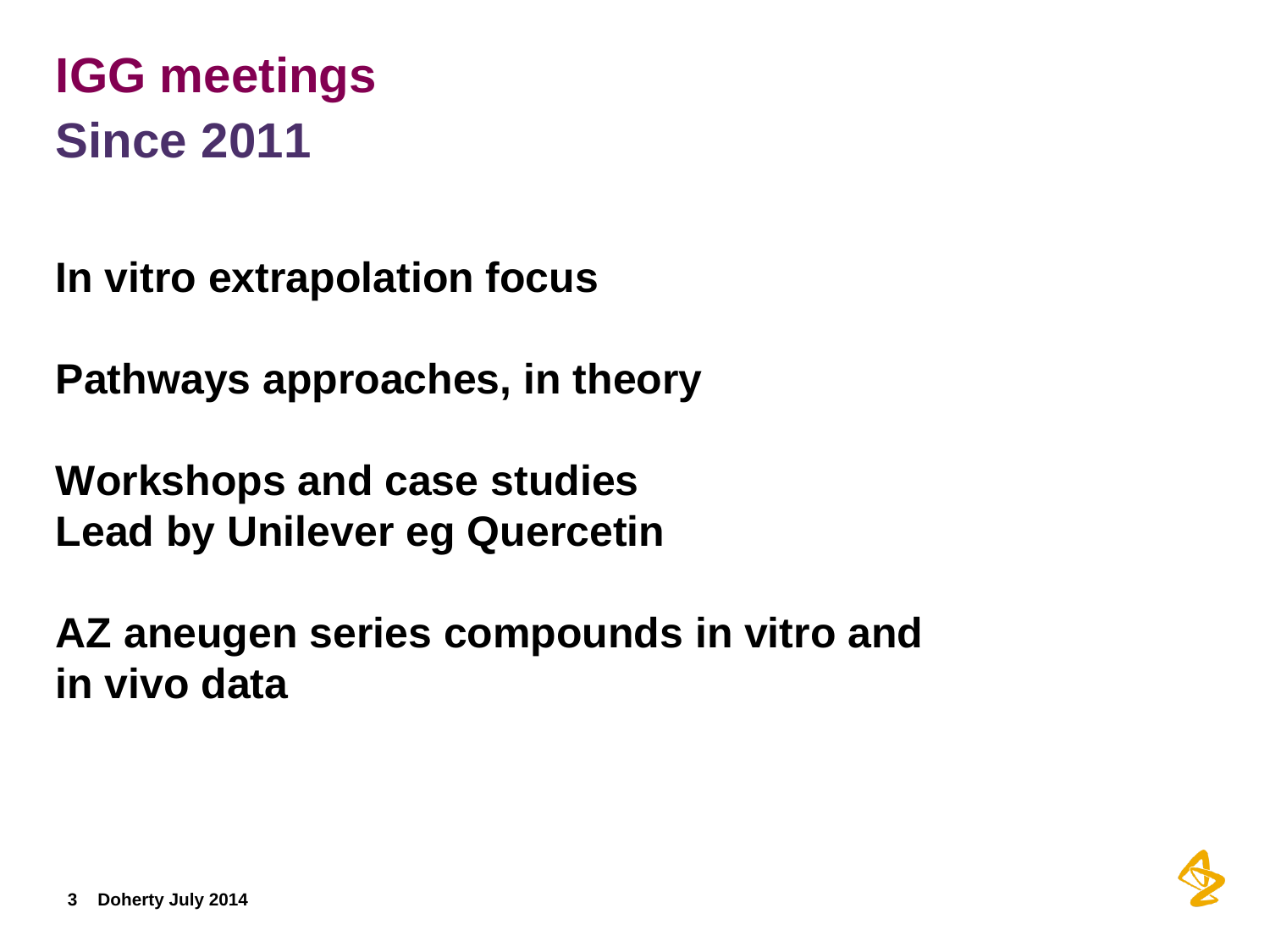## **In vitro Mn data for AZ4 AZ4 TK6 data models well**



The lowest BMDL and highest BMDU from exponential and Hill models are:0.0291 and 0.1066





**Doherty July 2014**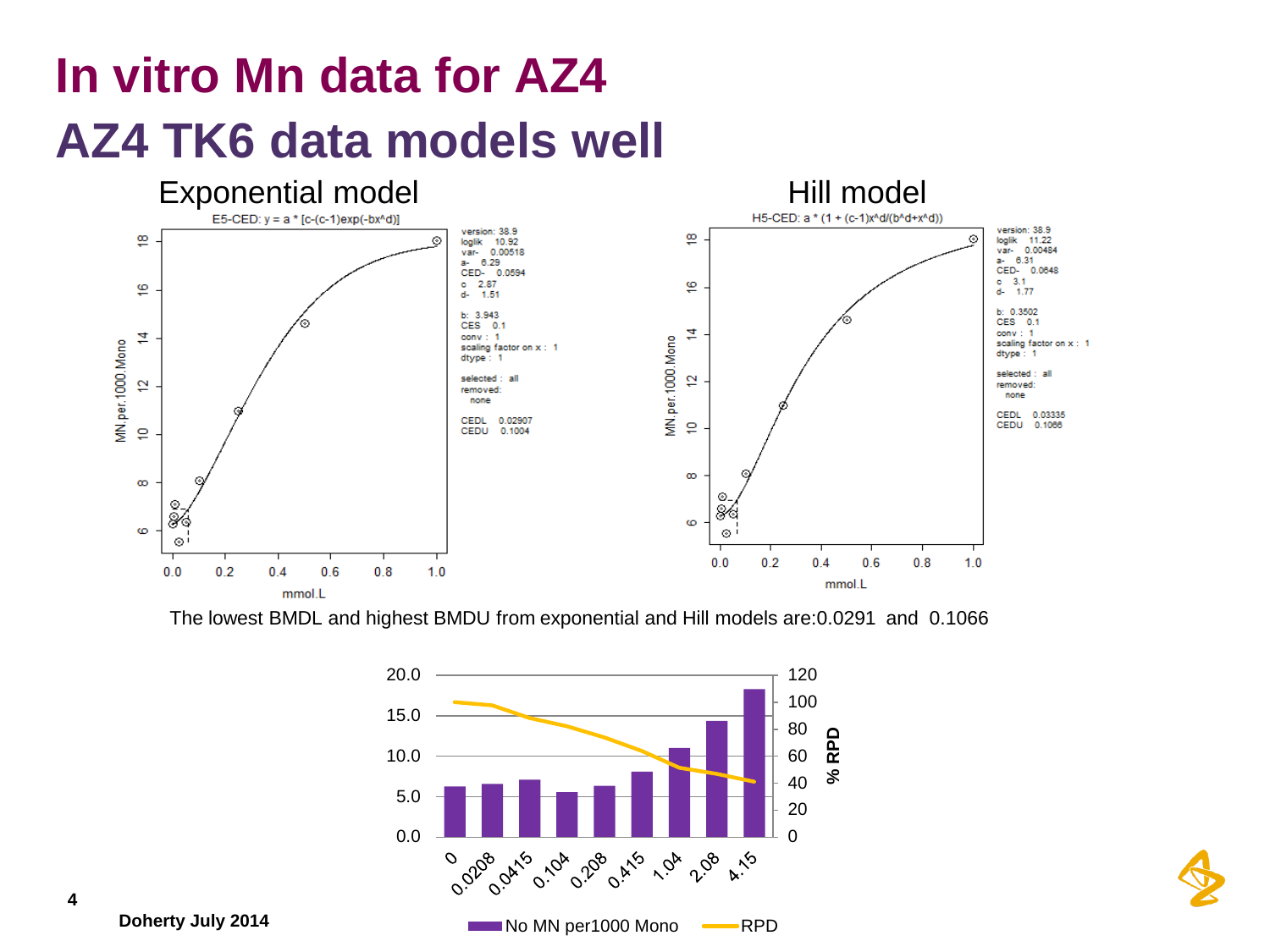#### **In vitro Mn data for AZ3 7990 TK6 & L5 data exponential data (Hill wouldn't model)**



L5178Y



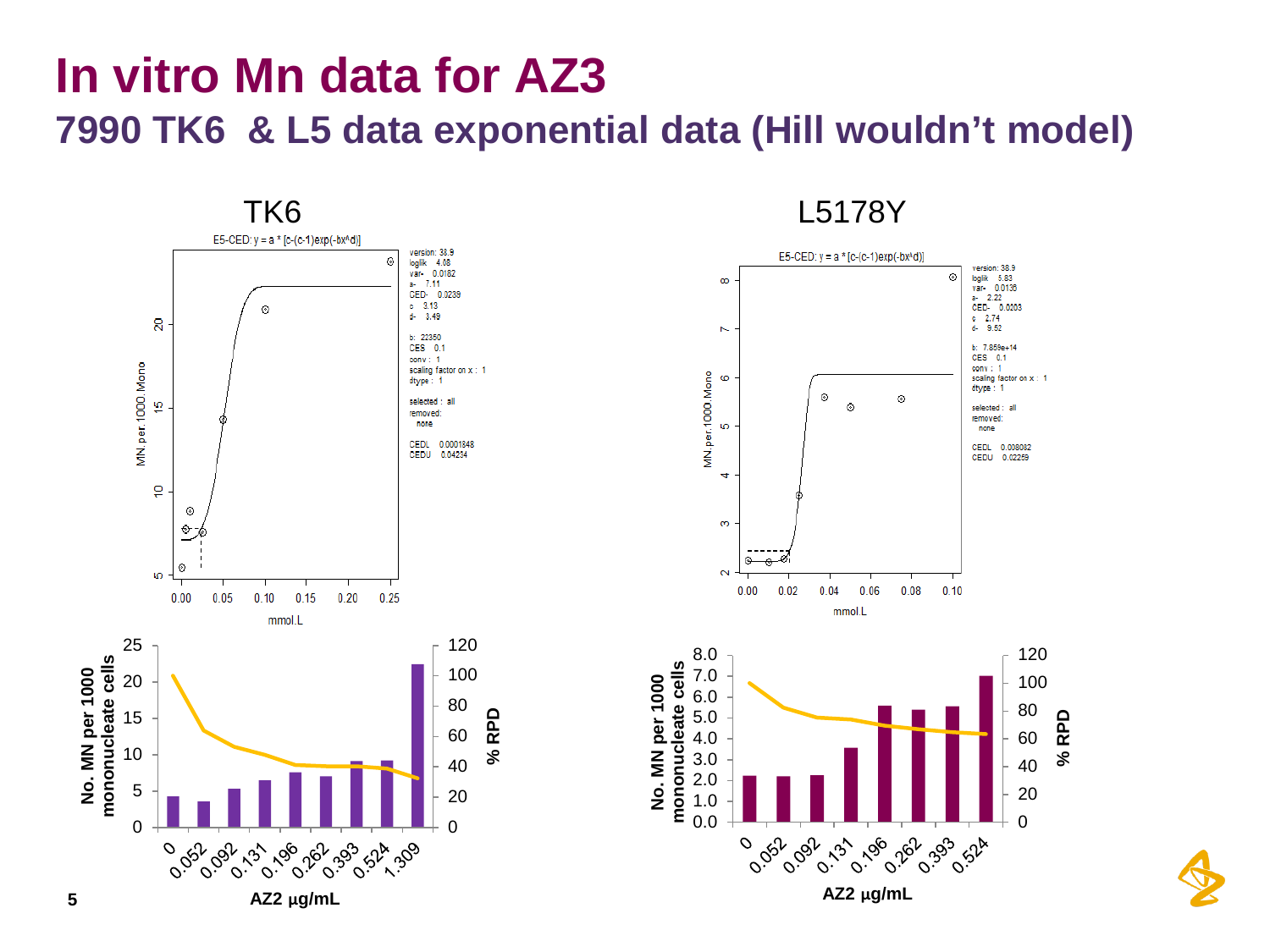# **In vitro Mn data for AZ1 AZ1 TK6 data**

Exponential model Hill model





The lowest BMDL and highest BMDU from exponential and Hill models are:0 and 0.0071 **Doherty July 2014**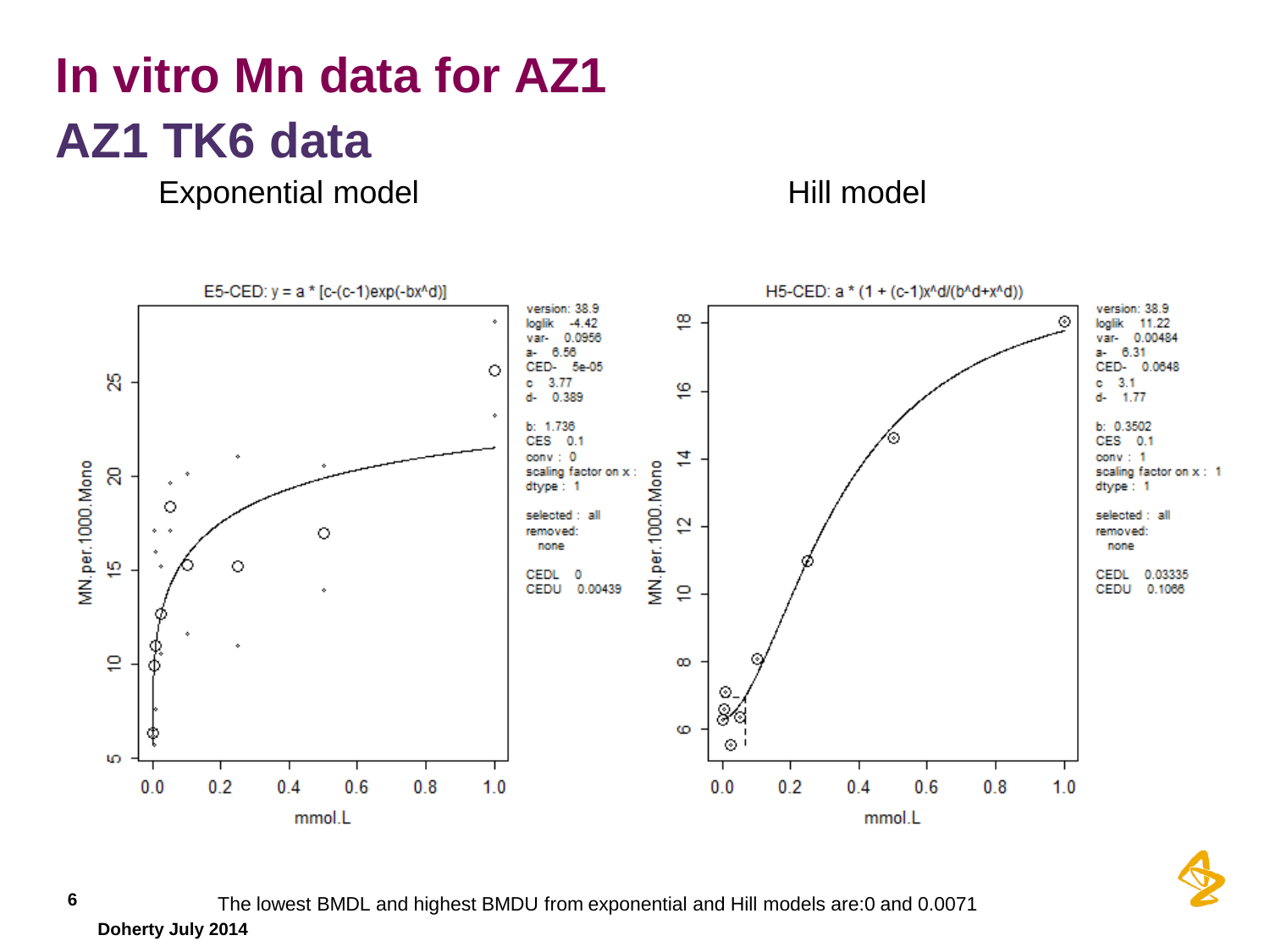### **EMA Hill data PF AZ1**

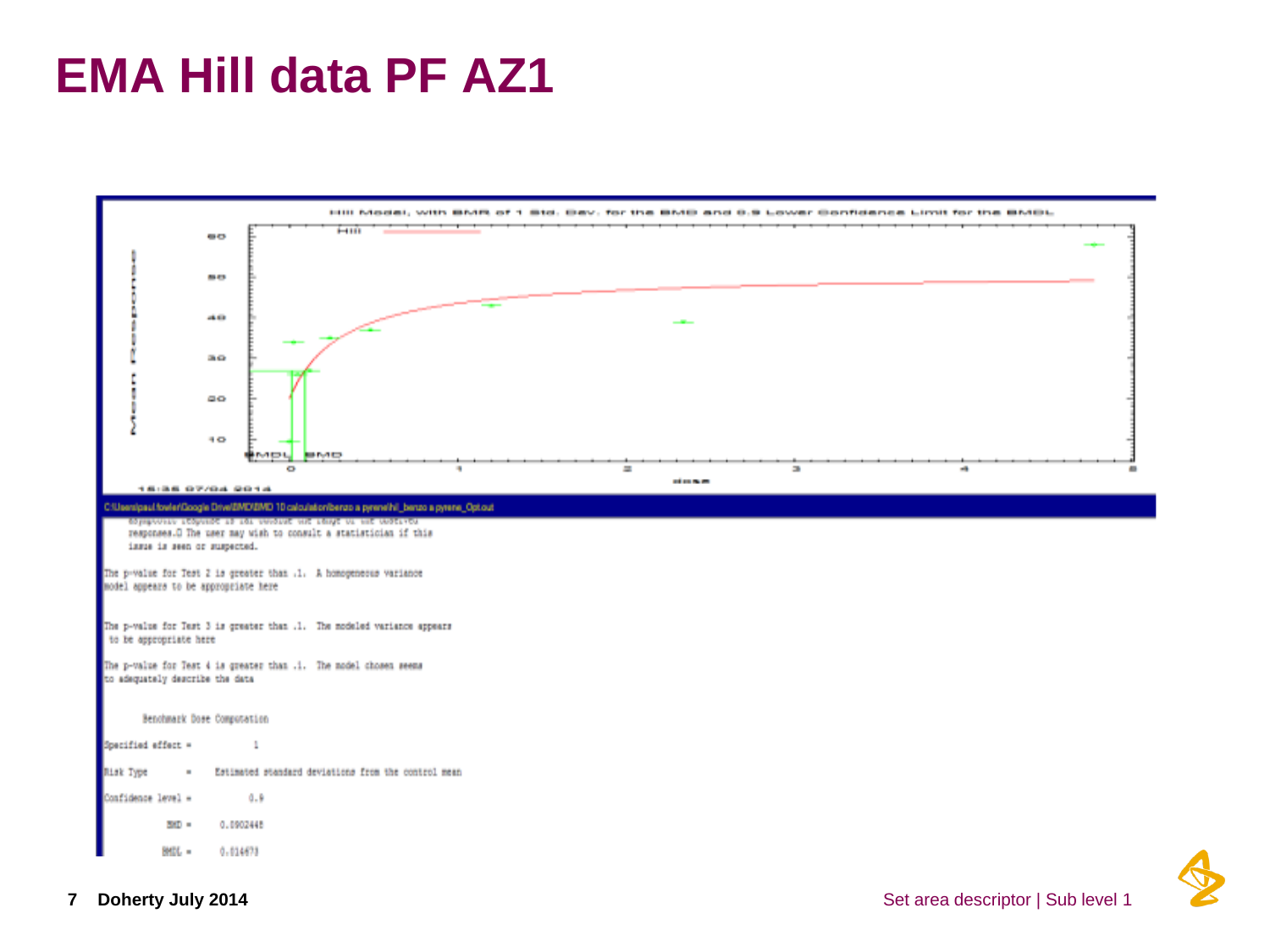# **AZ data examples Aneugenic series compounds**



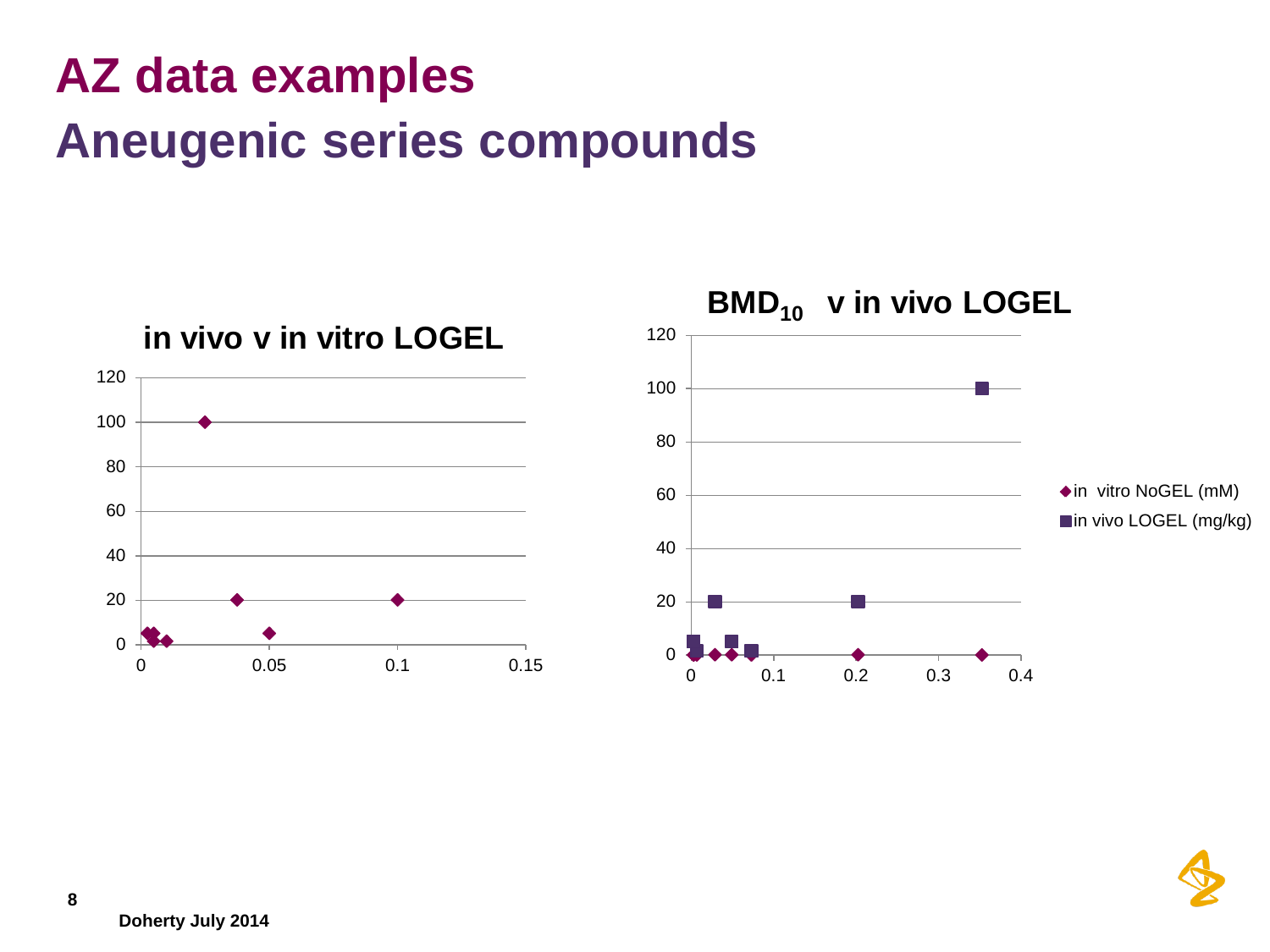## **Questions to this group**

**Would we expect series with similar potency at target similar MOA be expected to give pattern in BMD data?**

**Now many dose points do we need to BMD in vivo data?**

**Can comparison be mixed in vitro BMD to LOGEL on in vivo?**

**Should PoD have been done instead of BMD as we know series has aneugenic MOA**

**Are we biasing data sets as we select what to score in vitro based on cell counts**

**How does toxicity affect BMD calculations?**